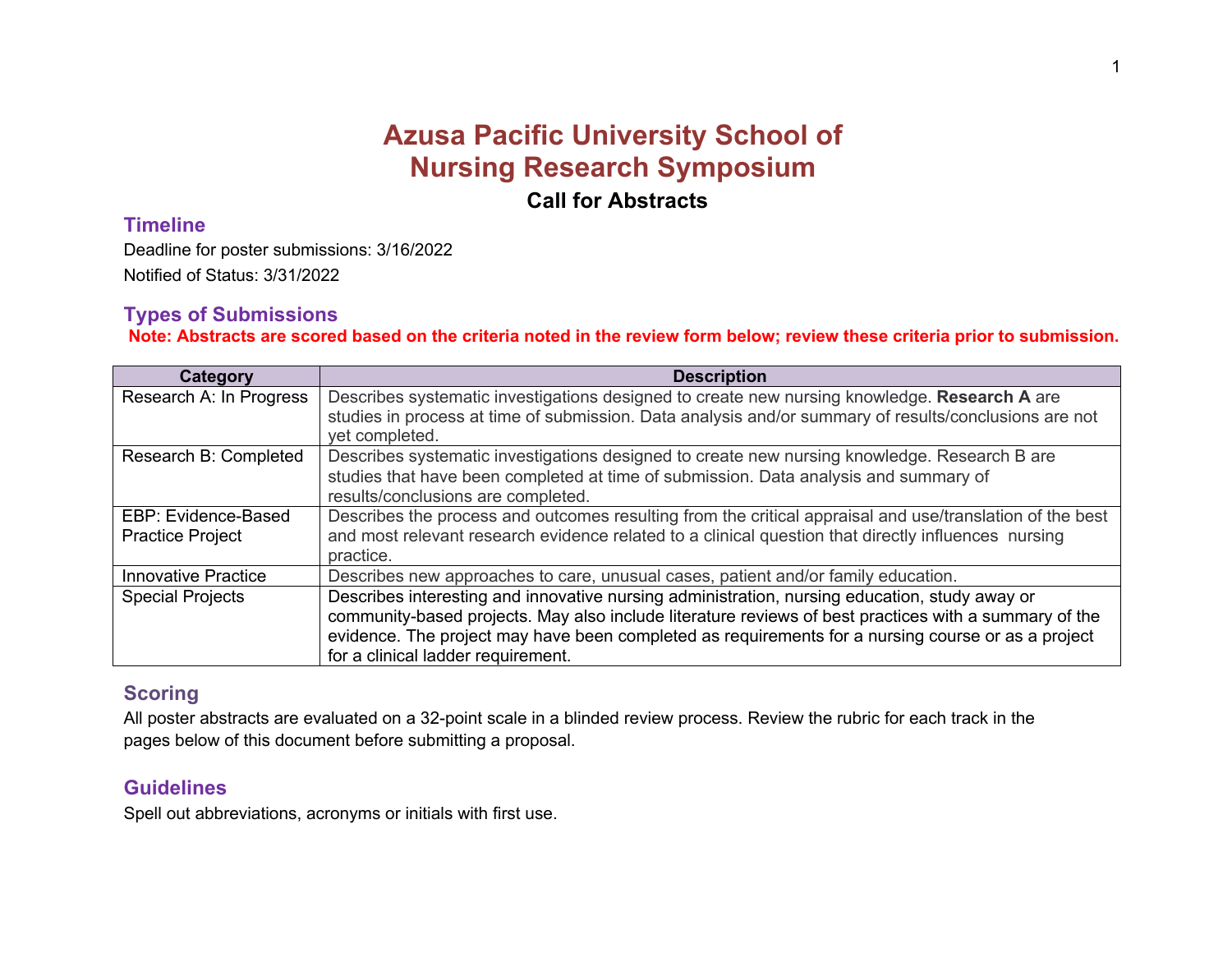Proofread the submission carefully to ensure correct spelling and grammar; points are deducted for misspelled words and incorrect grammar.

#### **Instructions**

You will be asked to enter the following information into the online submission form. It is recommended that you first type this information into a Word document and then pasting it into the form, to avoid browser time-outs and incomplete submissions.

- 1. Enter the following information into this linked online form for your abstract:
	- \*Abstract Reviews are blinded. Do not include any identifiers of authors or institutional affiliations within the title or abstract.\*
		- a. Title (255 character limit, including spaces)
		- b. Type of submission (see above)
		- c. Session submitter: this is the person who will be contacted regarding the status of the submission.
		- d. Abstract: (2,210 character limit, including spaces, or roughly 300 words)
		- e. Literature References (3-5)
			- i. Examples: evidence-based practice/peer review journals, clinical guidelines, best practices.
			- ii. Current (no older than 5 years) unless classic/seminal works such as: Benner, P. (1984). *From novice to expert: Excellence and power in clinical nursing practice*. Menlo Park, CA: Addison-Wesley.
			- iii. Contain complete publication information in format such as APA.
			- iv. Resource for formatting references: http://owl.english.purdue.edu/owl/resource/560/05/
			- v. Literature references are not counted towards the abstract character limit.
- 2. Enter the following information for all of the poster presenters:
	- a. Full names with correct and completed credentials, institutions, and email addresses are required for each presenter.
- 3. Click submit.

# **Post Submission Information**

Submitters will be notified by March 31, 2022 of their submission's status by Marilyn Klakovich – mklakovich@apu.edu

#### **All poster presenters and co-presenters, including students, are required to register for the Research Symposium.**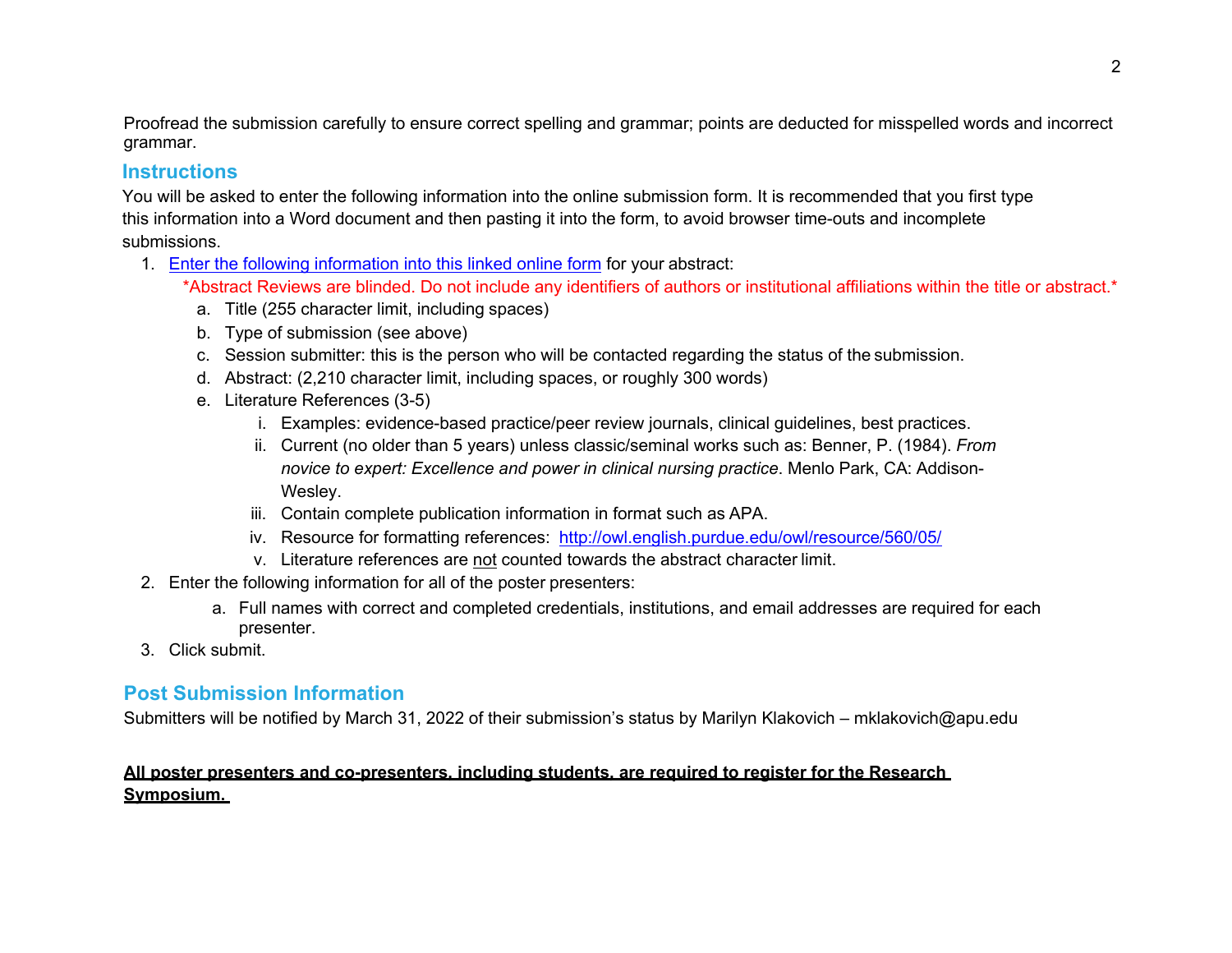Only presenter(s) listed in the abstract submission process are eligible to present an abstract.

### **Questions**

Please contact Marilyn Klakovich – mklakovich@apu.edu

### **Research A: In Progress Scoring Rubric**

*Description: Describes systematic investigations designed to create new nursing knowledge. Research A are studies in process at time of submission. Data analysis and/or summary of results/conclusions are not yet completed*.

Content consistent with the track  $□Yes \t□No$ 

Use of current literature (references) within 5 years unless classic or seminal work or most recent evidence □Yes □No

| Background: synthesizes literature                                                                                               |  |               |   |   |
|----------------------------------------------------------------------------------------------------------------------------------|--|---------------|---|---|
| Purpose: delineates research aim, question or hypothesis                                                                         |  |               |   | 4 |
| Methods: describes study design, setting, sample, data collection                                                                |  | $\mathcal{P}$ | 3 |   |
| Results<br>Describes plans for data analysis                                                                                     |  |               | 3 |   |
| <b>Discussion</b><br>Describes limitations                                                                                       |  |               |   |   |
| Implications<br>Identifies plans for completion                                                                                  |  |               | 3 |   |
| Relevance to nursing in the current healthcare environment (based on reviewer's expertise<br>and needs assessment data provided) |  | 2             | 3 |   |
| Abstract well written (organized, correct grammar, spelling, etc.)                                                               |  |               |   |   |
| Total Points (max of 32)                                                                                                         |  |               |   |   |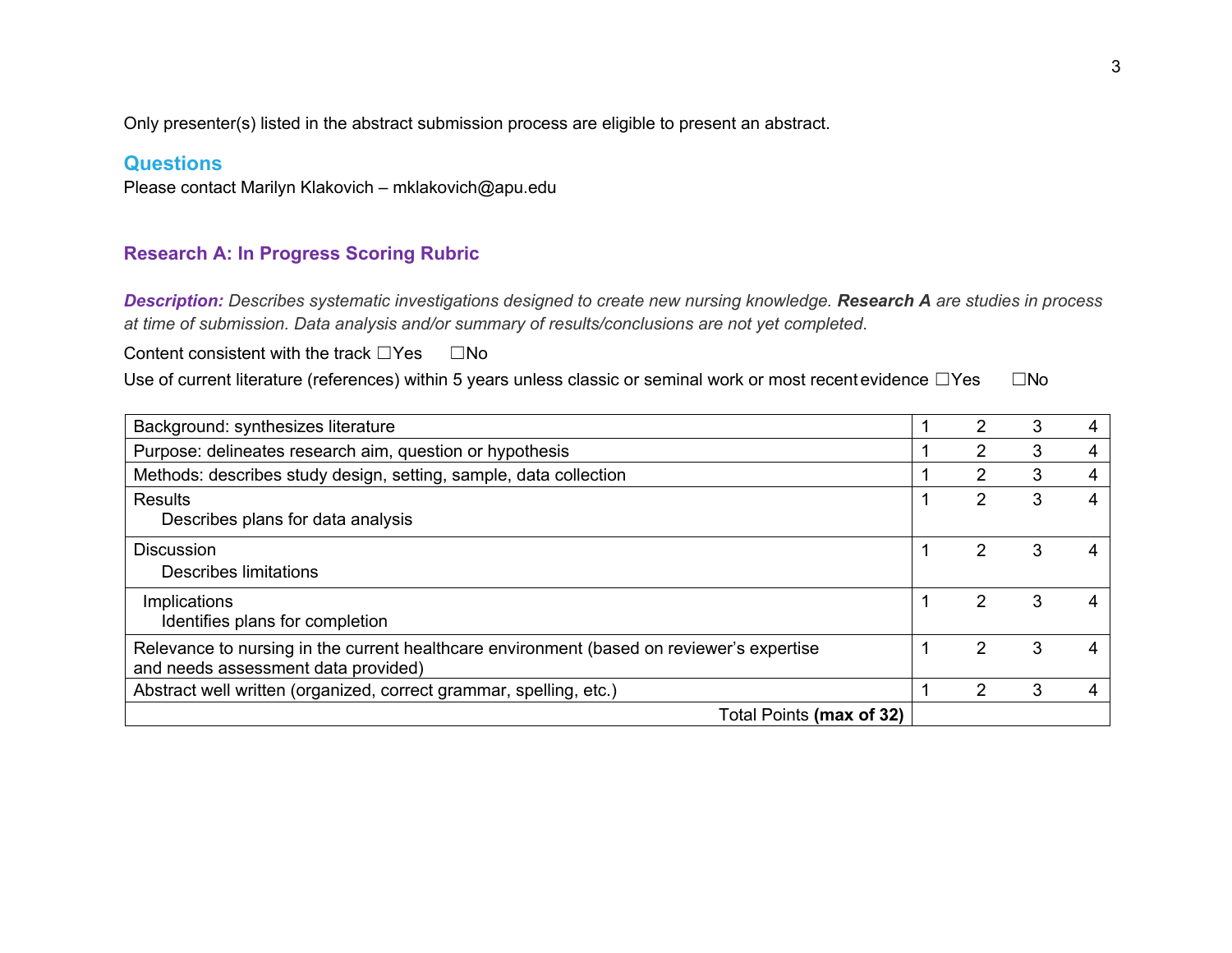# **Research B: Completed Scoring Rubric**

*Description: Describes systematic investigations designed to create new nursing knowledge. Research B are studies completed at time of submission. Data analysis and summary of results/conclusions are not yet completed.*

Content consistent with the track ☐Yes ☐No

Use of current literature (references) within 5 years unless classic or seminal work or most recentevidence □Yes □No

| Background: synthesizes literature                                                                                               |  | 2 | 3 |  |
|----------------------------------------------------------------------------------------------------------------------------------|--|---|---|--|
| Purpose: delineates research aim, question or hypothesis                                                                         |  | 2 | 3 |  |
| Methods: describes study design, setting, sample, data collection                                                                |  | 2 | 3 |  |
| Results<br>Describes data analysis method and<br>findings                                                                        |  | 2 | 3 |  |
| <b>Discussion</b><br>Describes limitations and relevance of results                                                              |  | 2 | 3 |  |
| Implications<br>Describes implications for research, education and nursing practice                                              |  | 2 | 3 |  |
| Relevance to nursing in the current healthcare environment (based on reviewer's expertise<br>and needs assessment data provided) |  | 2 | 3 |  |
| Abstract well written (organized, correct grammar, spelling, etc.)                                                               |  | 2 | 3 |  |
| Total Points (max of 32)                                                                                                         |  |   |   |  |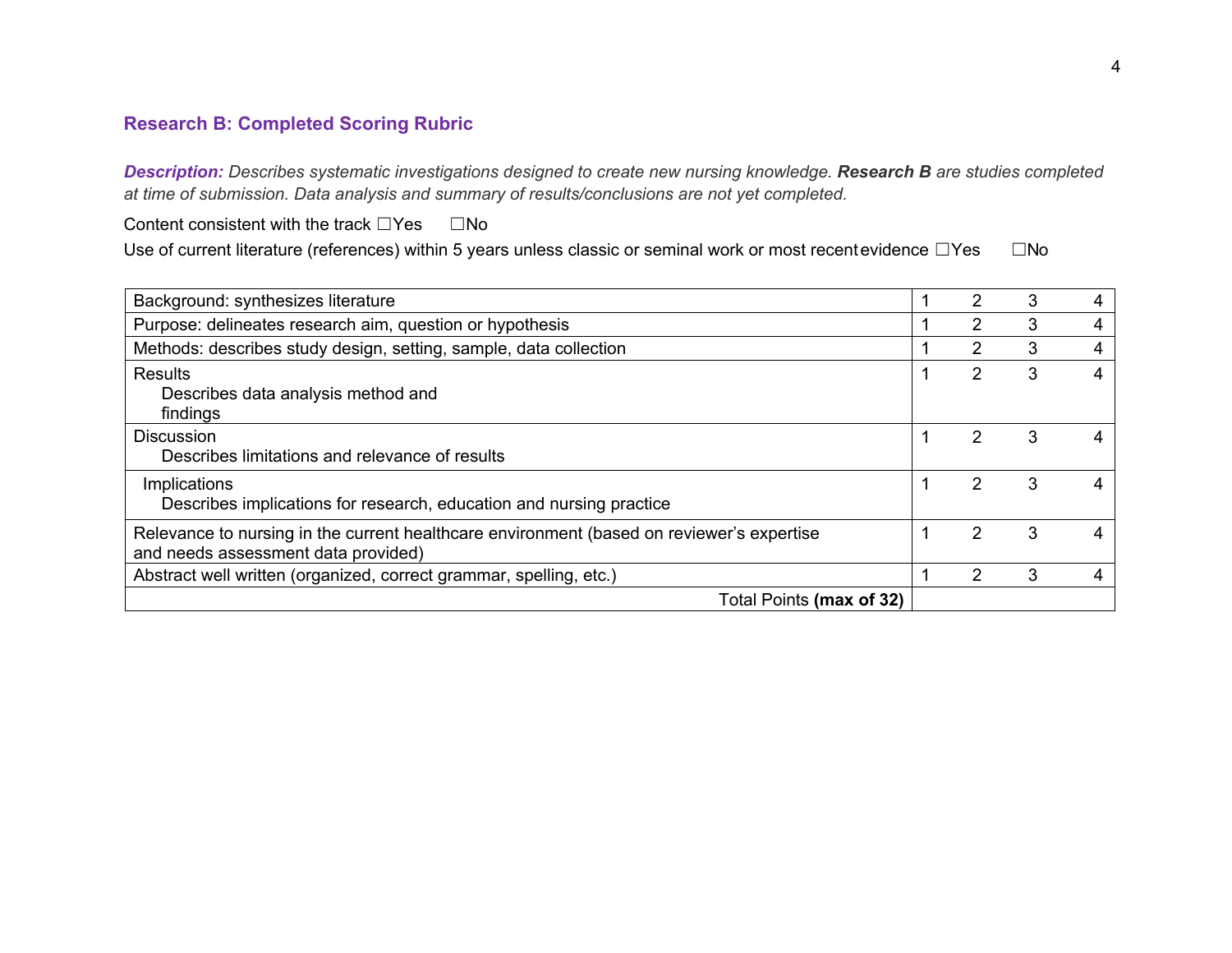# **Evidence-based Practice (EBP) Scoring Rubric**

*Description: Describes the process and outcomes resulting from the critical appraisal and use/translation of the best and most relevant research evidence related to a clinical question that directly influences nursing practice.*

Content consistent with the track  $□Yes \t□No$ 

Use of current literature (references) within 5 years unless classic or seminal work or most recentevidence □Yes □No

| Background: clinical issue or nursing practice issue identified                                                                  |  |   |   |   |
|----------------------------------------------------------------------------------------------------------------------------------|--|---|---|---|
| Purpose: states goals of the project or PICOT statement                                                                          |  |   |   |   |
| Synthesis of the literature: briefly describes the current evidence                                                              |  | 2 | 3 | 4 |
| EBP model or Conceptual framework: describes the EBP model or conceptual framework used<br>to guide adoption of practice change  |  | 2 | 3 |   |
| Implementation Strategies: describes how changes were implemented                                                                |  | 2 | 3 |   |
| Evaluation<br>States outcomes of project, barriers identified, lessons learned and implications for nursing<br>practice.         |  | 2 |   |   |
| Relevance to nursing in the current healthcare environment (based on reviewer's expertise<br>and needs assessment data provided) |  | 2 | 3 |   |
| Abstract well written (organized, correct grammar, spelling, etc.)                                                               |  | າ |   |   |
| Total Points (max of 32)                                                                                                         |  |   |   |   |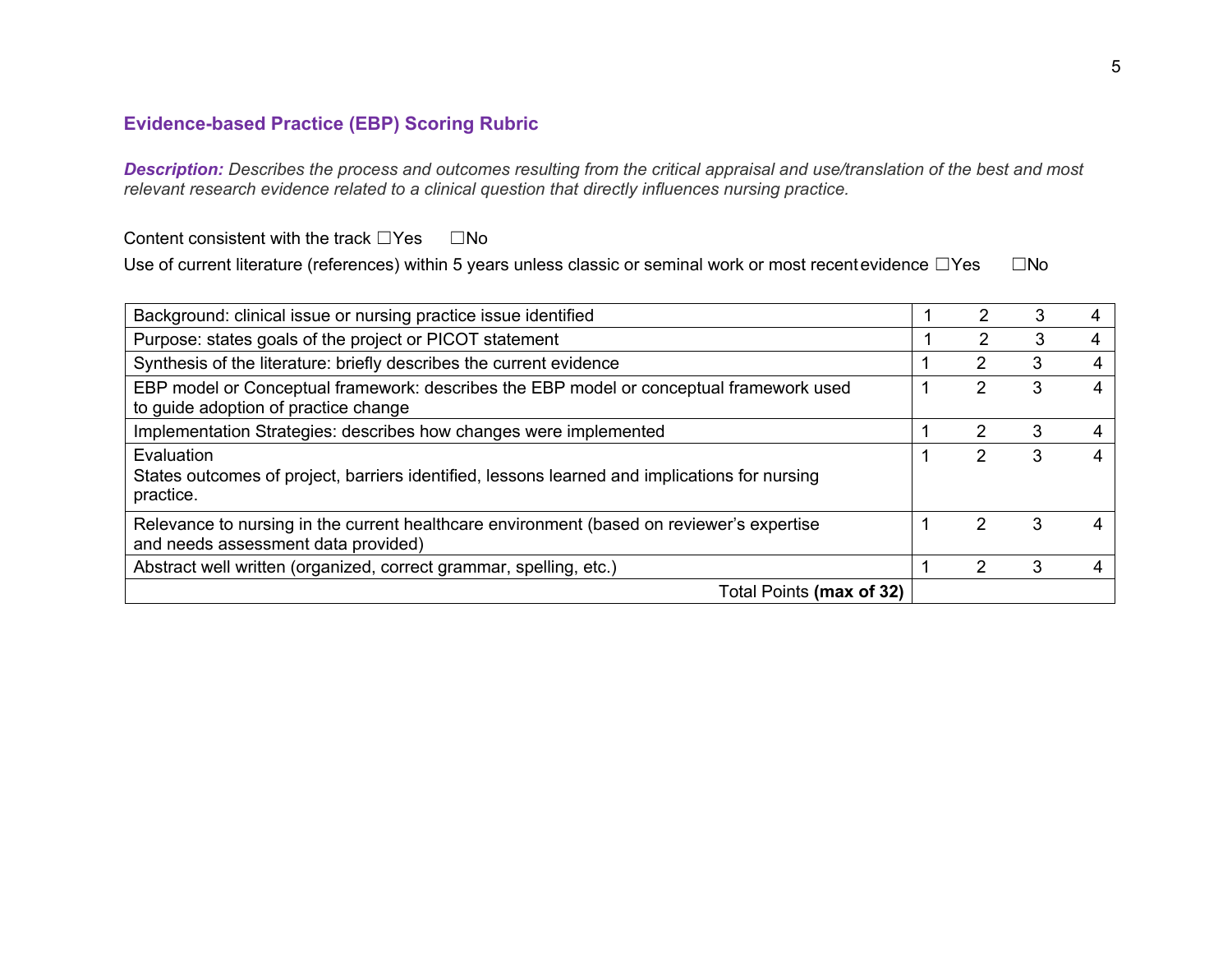# **Innovative Practice Scoring Rubric**

*Description: Describes new approaches to care, unusual cases, patient and/or family education.*

Content consistent with the track □Yes □No

Use of current literature (references) within 5 years unless classic or seminal work or most recentevidence □Yes □No

| Introduction: Context, relevance, importance clearly described                                                                                                                                                                                |  |   |   |  |
|-----------------------------------------------------------------------------------------------------------------------------------------------------------------------------------------------------------------------------------------------|--|---|---|--|
| Background or History (leading to new approaches to care, prompting literature review, gap<br>addressed by patient/family education or patient history for unusual cases)                                                                     |  |   |   |  |
| Clinical findings delineated (actual or potential; of topic/condition of interest - i.e. what should<br>the nurse be looking for)                                                                                                             |  |   |   |  |
| Plan of care delineated (May include diagnostic testing and pertinent results/anticipated findings;<br>medications, nursing interventions, etc.). For patient/family education, includes patient/family<br>responsibility for care management |  |   |   |  |
| Patient/family response/outcome described (actual or anticipated in relation to nursing interventions)                                                                                                                                        |  |   |   |  |
| Implications for nursing practice (may include lessons learned, summary of evidence)                                                                                                                                                          |  |   |   |  |
| Relevance to nursing in the current healthcare environment (based on reviewer's expertise<br>and needs assessment data provided)                                                                                                              |  |   | 3 |  |
| Abstract well written (organized, correct grammar, spelling, etc.)                                                                                                                                                                            |  | 2 |   |  |
| Total Points (max of 32)                                                                                                                                                                                                                      |  |   |   |  |